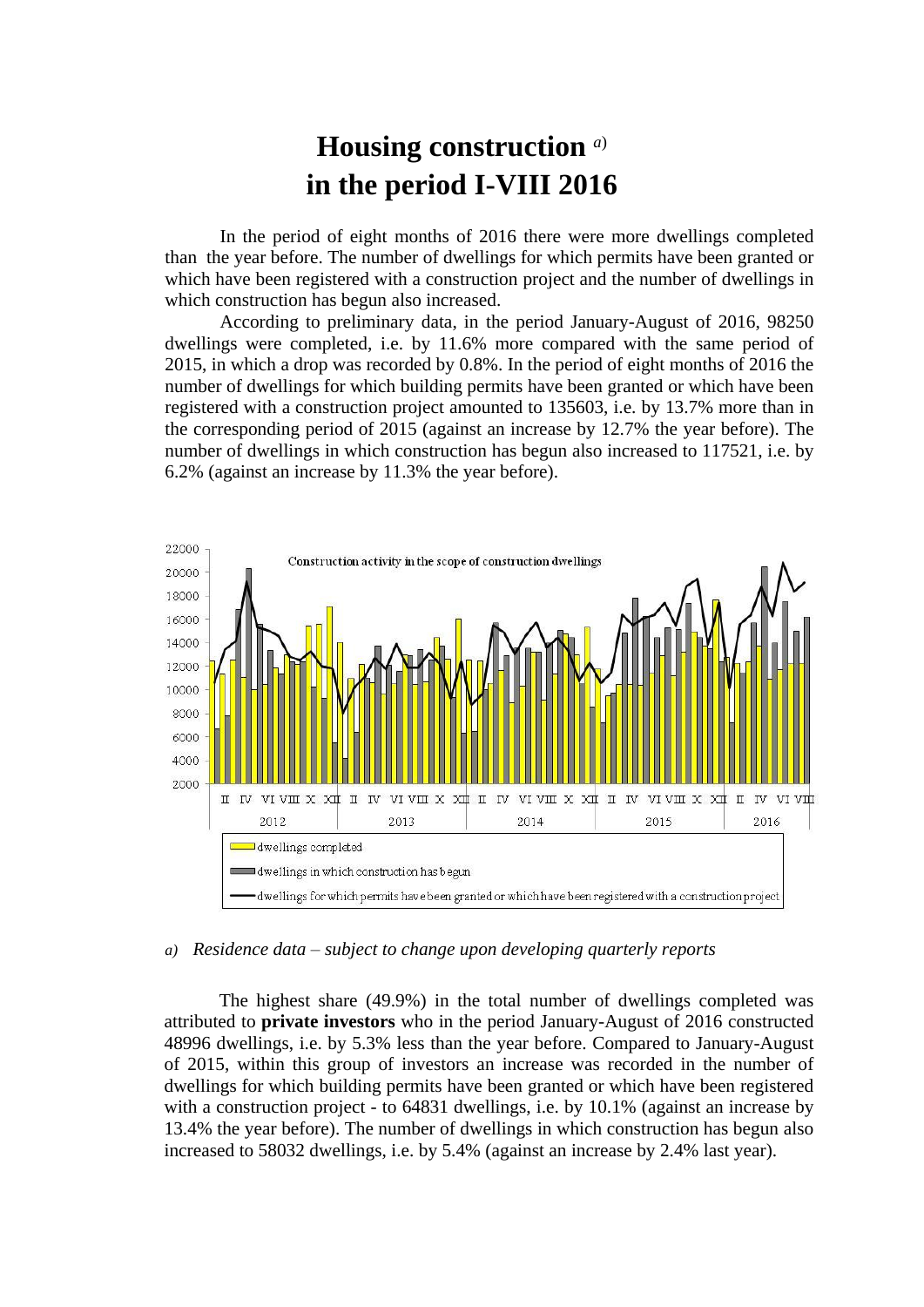**Developers**, in the period of eight months of 2016, completed 46109 dwellings (which constituted 46.9% of the total number of dwellings completed), i.e. by 37.2% more than in the corresponding period of 2015, when a decrease was recorded by 2.6%. Investors who build for sale or rent received building permits for 67329 dwellings, i.e. by 15.0% more than the year before (when an increase was recorded by 13.4%). An increase was also recorded in the number of dwellings in which construction has begun to 56486 dwellings, i.e. by 4.8% (against an increase by 24.8% the year before).

**Housing cooperatives** in the period of eight months of 2016 completed 1601 dwellings against 1075 dwellings the year before. The number of dwellings for which building permits have been granted increased to 991 against 852 dwellings the year before and the number of dwellings in which construction has begun also increased to 1731 against 871 dwellings the year before.

**Other investors** (municipal, public building society and company construction) in the period of eight months of 2016 completed 1544 dwellings against 1635 dwellings the year before, of which in municipal construction - 867 dwellings were completed against 712 dwellings last year, in public building society construction – 626 dwellings against 704 dwellings and in company construction – 51 dwellings against 219 dwellings in the corresponding period of 2015. The number of dwellings for which building permits have been granted and in which construction has begun increased respectively - to 2452 dwellings against 1020 dwellings the year before and to 1272 dwellings against 852 last year.

In the period of eight months of 2016, an increase in **the number of dwellings completed** was recorded in ten voivodships, including the most substantial one in Zachodniopomorskie – by 29.4%, Mazowieckie – by 28.3% and Lubelskie and Lubuskie – by  $25.3\%$  each. A decrease in the number of dwellings completed was recorded in six voivodships, including the most substantial one in Podkarpackie – by 11.0%, Pomorskie – by 9.6% and Łódzkie – by 9.2%.

In the period of eight months of 2016, an increase in the number of **dwellings for which permits have been granted or which have been registered with a construction project** was recorded in fourteen voivodships, of which the highest in Opolskie - by 62.0%, Świętokrzyskie – by 50.2% and Łódzkie – by 43.4%. A decrease in the number of permits or registrations with a construction project was recorded in voivodships: Warmińsko-Mazurskie – by 23.7% and Podlaskie – by 17.1%. Most of dwellings for which permits have been granted or which have been registred with a construction project were recorded in Mazowieckie voivodship – 27541, i.e. by 5.3% more than the year before.

An increase in the number of **dwellings in which construction has begun** in the period of eight months of 2016 was recorded in twelve voivodships, of which the highest in Opolskie – by 44.8%, Kujawsko-Pomorskie – by 41.5% and Świętokrzyskie – by 22.6%. A drop in the number of dwellings in which construction has begun was recorded in four voivodships: Małopolskie – by 13.6%, Podlaskie – by 10.3%, Warmińsko-Mazurskie – by 4.6% and Dolnośląskie – by 0.4%. Most of dwellings in which construction has begun were in Mazowieckie –  $25268$  dwellings, i.e. by – 16.9% more than the year before.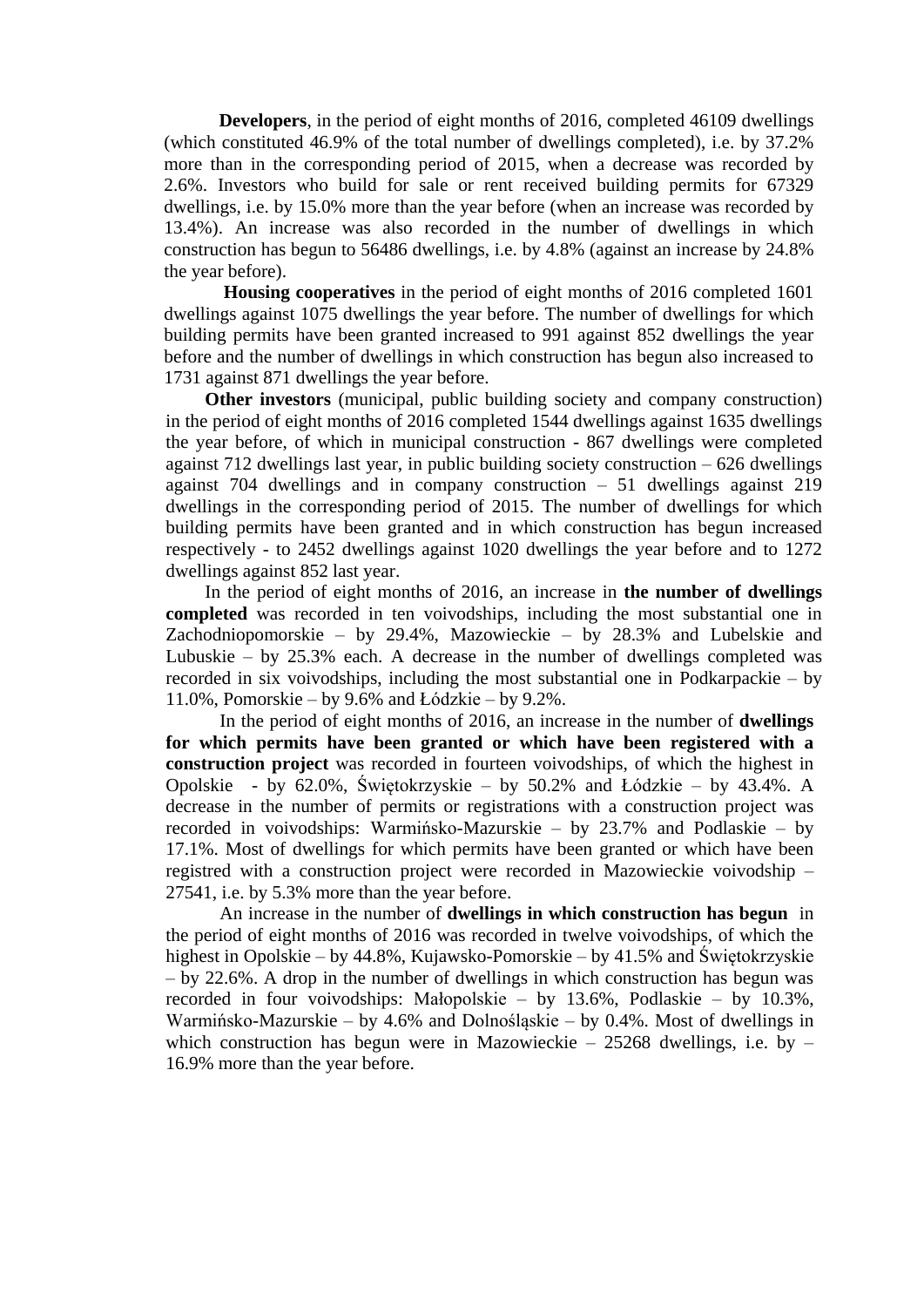|                                                                                                            | 2016        |                             |                            |               |                          |
|------------------------------------------------------------------------------------------------------------|-------------|-----------------------------|----------------------------|---------------|--------------------------|
| <b>Forms</b><br>of construction                                                                            | <b>VIII</b> |                             |                            | <b>I-VIII</b> |                          |
|                                                                                                            | number      | <b>VIII</b><br>$2015 = 100$ | <b>VII</b><br>$2016 = 100$ | number        | $I-VIII$<br>$2015 = 100$ |
| <b>Dwellings completed</b>                                                                                 |             |                             |                            |               |                          |
|                                                                                                            | 12282       | 109,5                       | 100,7                      | 98250         | 111,6                    |
| Private                                                                                                    | 6202        | 105,2                       | 107,1                      | 48996         | 94,7                     |
| For sale or rent                                                                                           | 5487        | 115,1                       | 93,8                       | 46109         | 137,2                    |
| Cooperative                                                                                                | 341         | 100,3                       | 139,8                      | 1601          | 148,9                    |
|                                                                                                            | 252         | 118,9                       | 80,3                       | 1544          | 94,4                     |
| Dwellings in which construction has begun                                                                  |             |                             |                            |               |                          |
|                                                                                                            | 16185       | 106,8                       | 107,7                      | 117521        | 106,2                    |
| Private                                                                                                    | 8695        | 108,5                       | 113,2                      | 58032         | 105,4                    |
| For sale or rent                                                                                           | 7357        | 104,7                       | 113,5                      | 56486         | 104,8                    |
| Cooperative                                                                                                | 46          | 115,0                       | 7,6                        | 1731          | 198,7                    |
| $\text{Rest}^{b}$                                                                                          | 87          | 110,1                       | 32,8                       | 1272          | 149,3                    |
| Dwellings for which permits have been granted or which have been registered with a<br>construction project |             |                             |                            |               |                          |
|                                                                                                            | 19128       | 123,7                       | 104,3                      | 135603        | 113,7                    |
| Private                                                                                                    | 8985        | 114,2                       | 97,3                       | 64831         | 110,1                    |
| For sale or rent                                                                                           | 9654        | 133,2                       | 114,8                      | 67329         | 115,0                    |
| Cooperative.                                                                                               | 273         | 173,9                       | 106,2                      | 991           | 116,3                    |
|                                                                                                            | 216         | 117,4                       | 49,5                       | 2452          | 240,4                    |

*b) company, municipal, public building society.*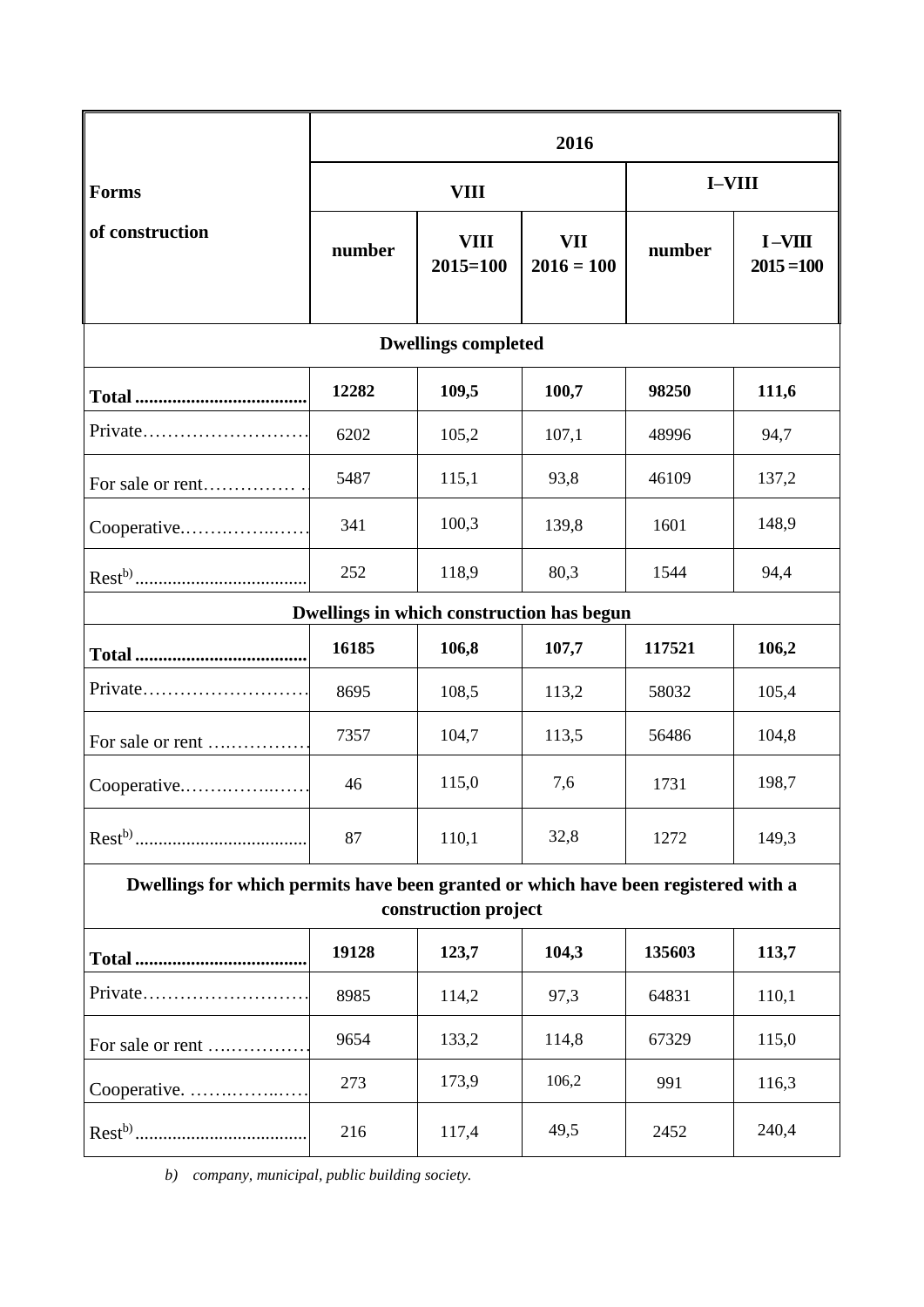